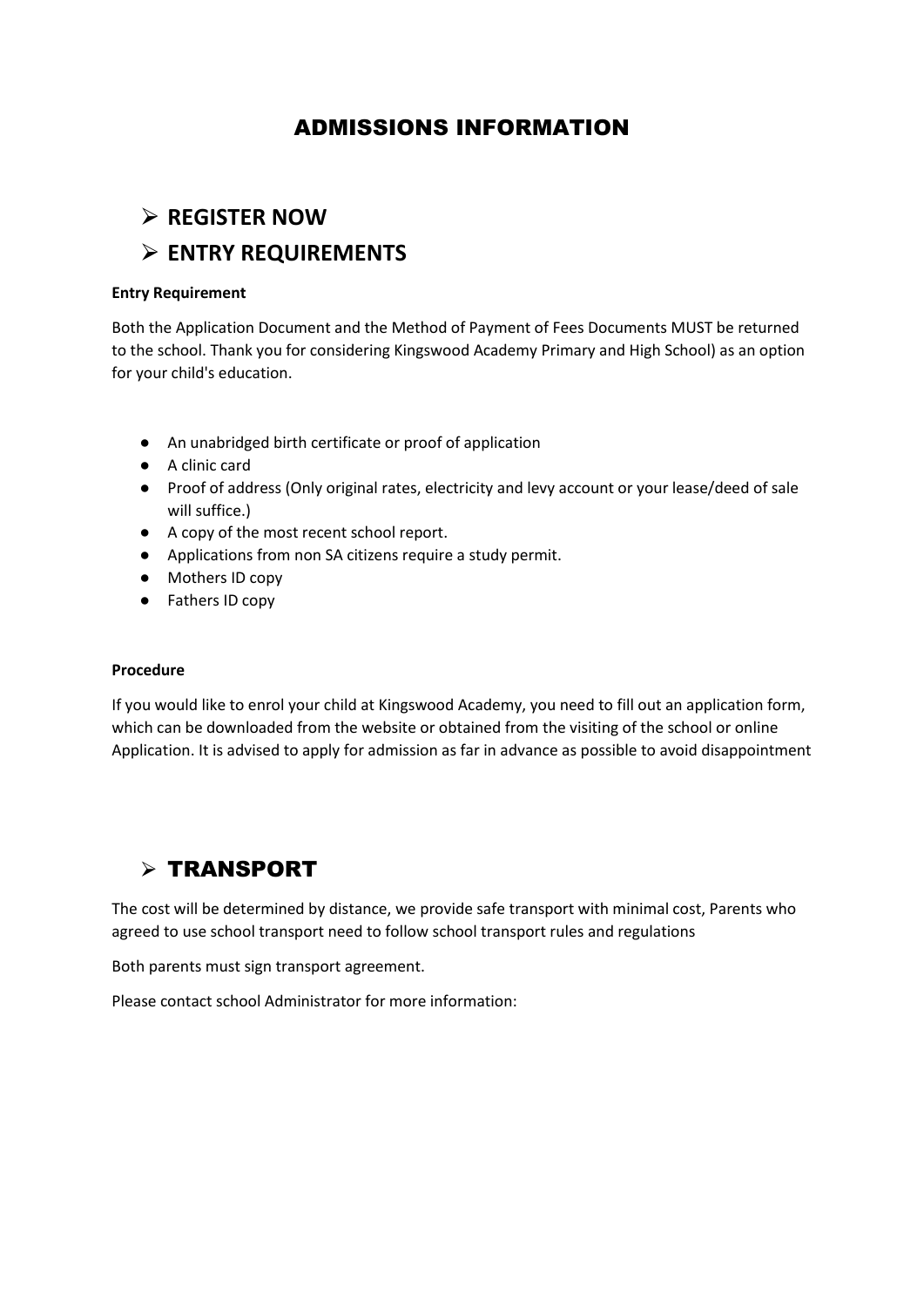#### **TRANSPORT IS AVAILABLE IN THESE AREAS**

Kagiso, krugersdorp/west, tshepisong

Randfontein, witpoortjie, green hills and other areas

## $\triangleright$  APPLICATION FORMS  $\triangleright$  ADMISSION POLICY

1) All registration fees, Library fees, administration fees or any other upfront deposits required are non-refundable.

2) The learner's failure to attend classes for whatsoever reason shall in no way entitle him/her to a reduction in fees nor will it absolve him/her or other signatories to this document from full liability for the payment of fees and other charges

3) An applicant/learner must comply with the age compatibility of the grade for which he/she is applying.

4) Applicants may be required to attend an interview or an entry examination with the Principal where it is deemed necessary.

5) The most recent academic report and transfer cards from previous schools will be taken into consideration.

6) Non South African citizens require residence or study permits before full registration is confirmed.

7) Acceptance of an application for admission to the school does NOT imply acceptance into the school.

8) The school Uniform policy, Learner code of conduct and other regulations are expected to be observed at all times.

9) Notice to discontinue studies or deregister from school will only be validated with approval of a parent and Principal and must be made in writing at least a full calendar month before the intended date of terminating studies.

10) KINGSWOOD ACADEMY shall have the right to alter timetables, opening and closing dates of the school whenever necessary. The School shall NOT necessarily follow all GDE school calendars/dates.

11) No alteration, cancellation, variation or addition hereto, shall be of any force or effect unless reduced to writing and signed by the parties to this agreement, or their duly authorized representatives.

12) This document together with the Learner Code of Conduct and any other RULES AND REGULATIONS thereto contain the entire agreement between the parties, and neither party shall be bound by undertakings, representations or warranties not recorded herein.

SCHOOL BUS PICTURE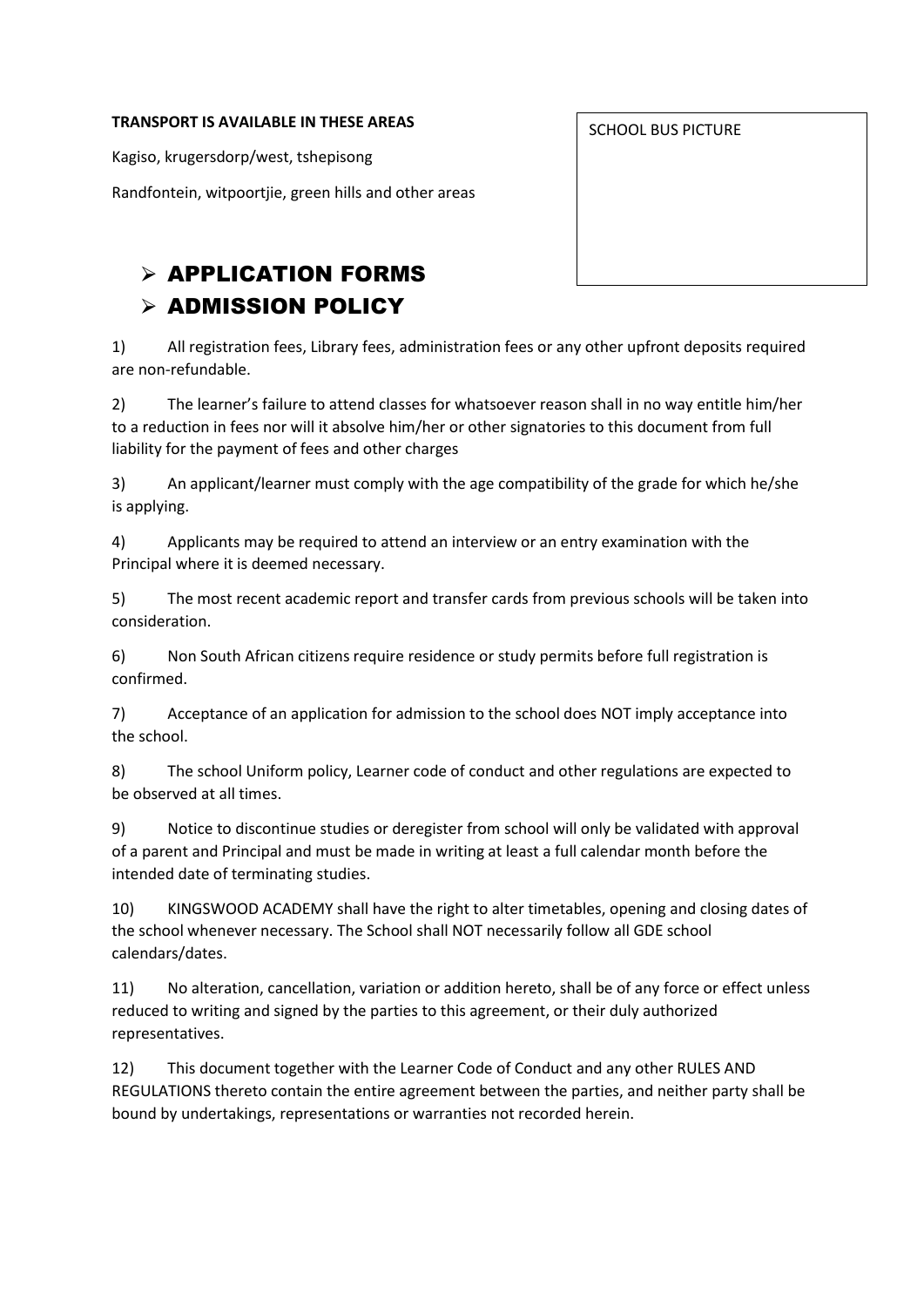13) Neither party may cede or assign their rights or delegate their obligations in terms of this agreement without the prior written approval of the other party, which shall not be unreasonably withheld.

14) The Parent(s) hereby choose(s) DOMICILIUM CITANDI ET EXECUTANDI for the purpose under this agreement at the address set forth below, and the Parent(s) shall be entitled by notice to the SCHOOL to change his or her/ their chosen DOMICILIUM provided that the changes shall only become effective 14 days (fourteen) after service of the notice in question.

5 Learners and parents must feel comfortable with the basic ethics of the school before registering.

6 The Parents agree that their children will be subjected to the Learners' code of conduct part of which is included in these terms and conditions.

7 The ultimate responsibility for learners' behaviour rests with their parents or guardians. It is expected that parents will support the school, and require learners to observe all school rules and regulations and accept responsibility for any misbehaviour on their part; and take an active interest in their children's school work and make it possible for the children to complete assigned homework.

8 Parents have the responsibility towards their children to display a positive attitude towards the school, educators and rules and to encourage their children to do the same.

9 Parents should attend meetings that the Governing Body (SMT) or educators convene for them.

10 Parents have the right to take legal actions against any educator, learner or person who unlawfully violates the constitutional rights of their children by e.g. corporal punishment, injury to the child etc.

11 They should inform school authorities about any problem concerning their children or other children in the school.

12 Parents have a responsibility to understand the school code of conduct and work hand in hand with the school to ensure that all the school rules and regulations are observed.

### RESPONSIBILITIES OF LEARNERS WITH RESPECT TO THE CODE OF CONDUCT FOR LEARNERS

Among other school rules and regulations as stipulated in the Students code of conduct, learners shall be charged with the responsibility of observing the following school rules and regulations:

- 13 Being prompt and on time for lessons and not leaving early
- 14 Listen to instructions and obey the instructions of prefects or learner representatives
- 15 Respect school property as well as that of other people.
- 16 Not be disruptive, thereby preventing the other pupils from receiving quality education
- 17 Complete all homework and class work assignments to the best of their ability